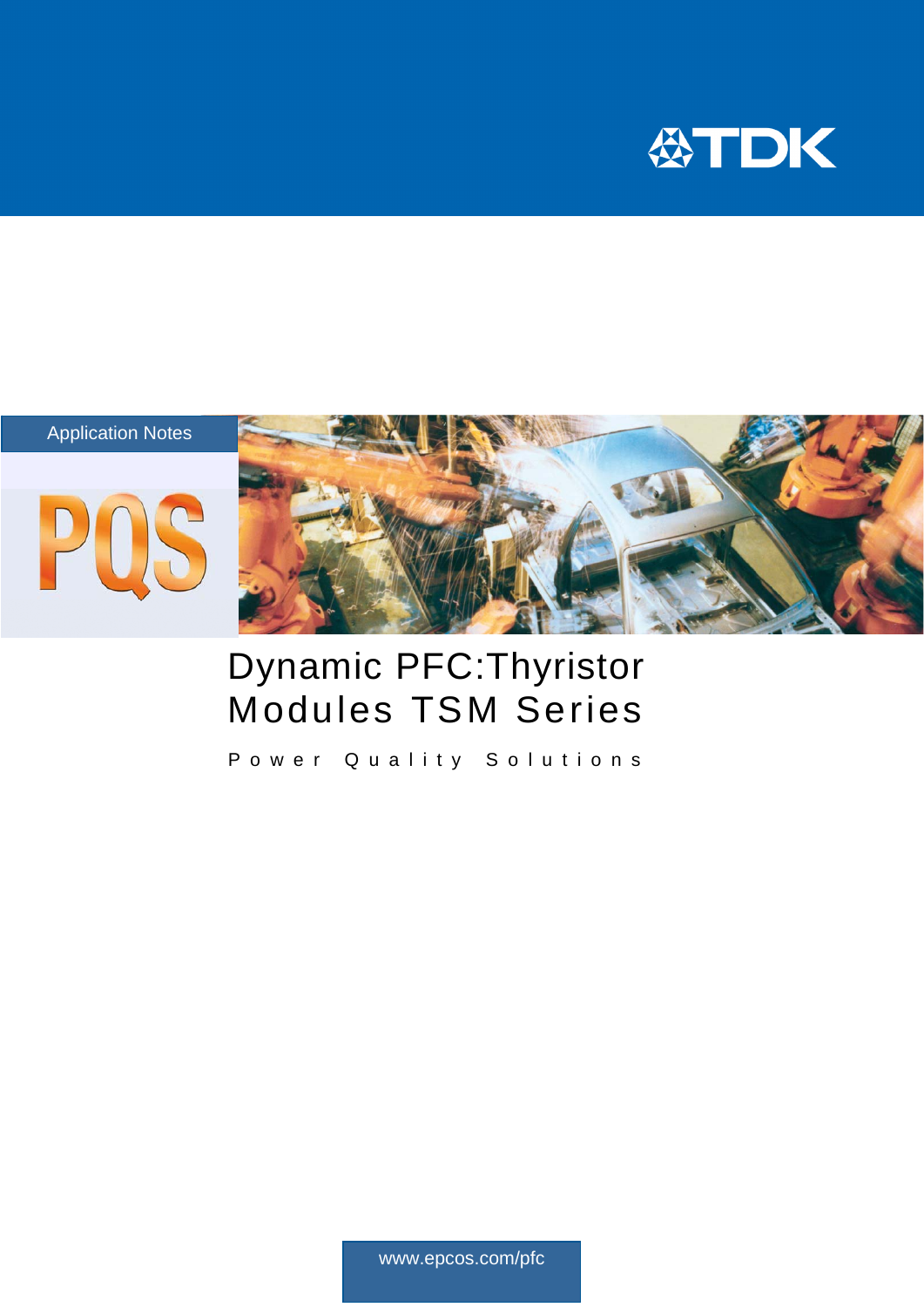

The collection of "PQS Application Notes" is a library with in-depth information on PFC applications, case studies and reference projects. It also serves as a helpdesk for all topics relating to PFC and PQS, is suitable for training purposes and is designed to answer frequently asked questions.

Each issue will focus on a particular application topic, a specific solution or a topic of general interest. The aim is to share the extensive knowledge gained globally by EPCOS PFC experts with regional staff who deal with PFC and PQS. The authors of the PQS Application Notes have extensive experience in the field of PFC and PQS and a professional background as electrical/design engineers or product marketing managers throughout the world.

These PQS Application Notes will be issued from time to time and can be downloaded from the EPCOS Internet under www.epcos.com/pfc

Please contact the EPCOS PM department in Munich if you wish to receive the latest issue of the PQS Application Notes automatically by e-mail. A list with available titles may also be obtained from the PM department in Munich.

#### **Important Notes**

Some parts of this publication contain statements about the suitability of our products for certain areas of application. These statements are based on our knowledge of typical requirements that are often placed on our products for a particular customer application. It is incumbent on the customer to check and decide whether a product is suitable for use in a particular application. This Application Note may be changed from time to time without prior notice. Our products are described in detail in our data sheets. The Important Notes (www.epcos.com/ImportantNotes) and the product specific warnings and cautions must be observed. All relevant information is available through our sales offices.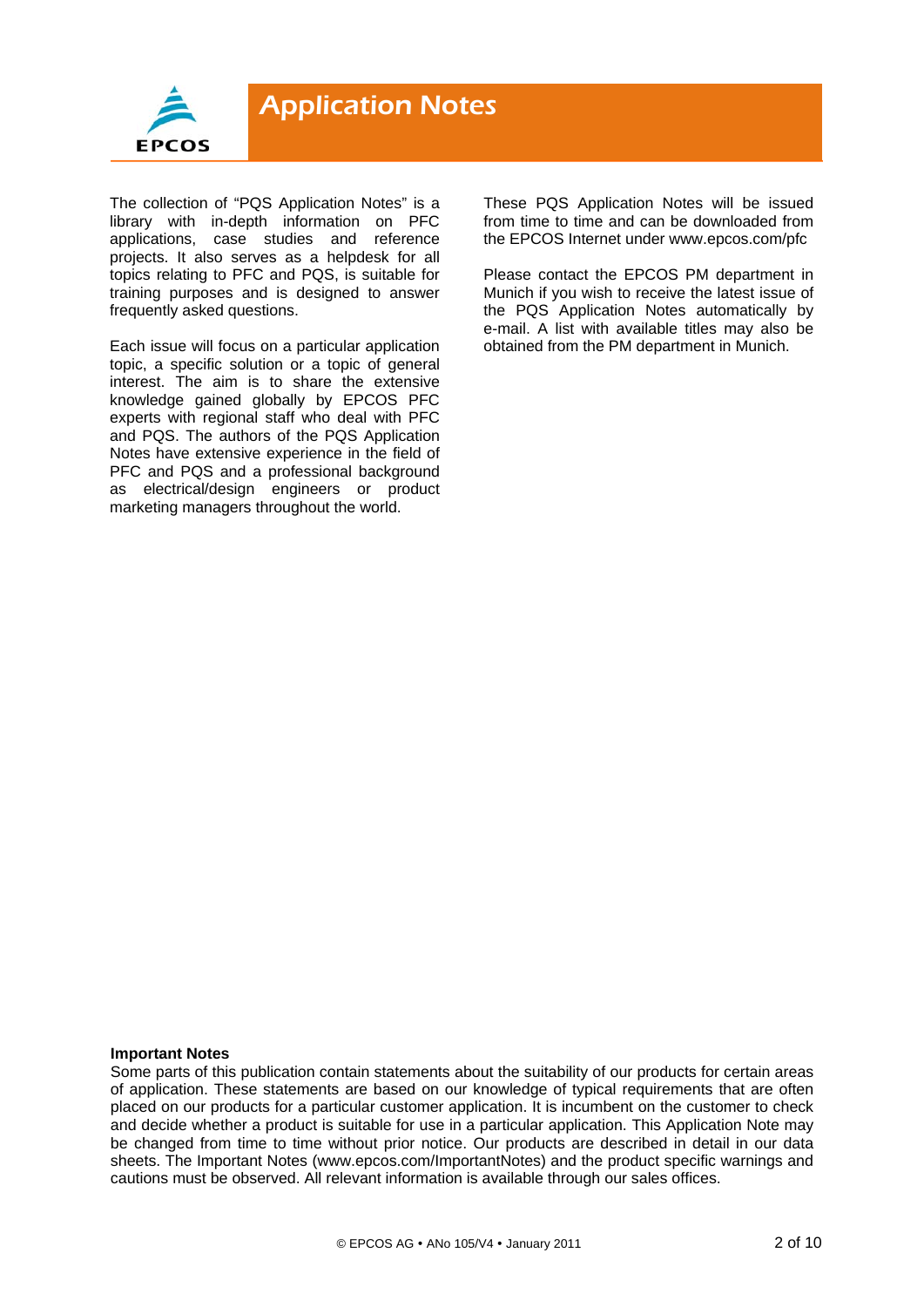

#### **Foreword**

An increasing number of applications call for technologies that respond in real time to fastchanging loads. Conventional, i.e. static power factor correction is being replaced by dynamic PFC systems that can switch PFC capacitors within milliseconds. This can only be done by electronic thyristor switches in conjunction with the appropriate power factor controller.

Thanks to a broad range of products customized to dynamic PFC, EPCOS offers all components required for effective dynamic PFC from a single source:

- $\blacksquare$  High-quality power capacitors
- Seven types of thyristor modules, covering capacitive loads from 10 to 200 kvar
- A dynamic PF controller in 6 and 12 steps
- A hybrid PF controller for mixed compensation

This application note gives an overview of the benefits and advantages of dynamic PFC compared to its conventional counterpart.

Reprint COMPONENTS magazine, edition 03/2003. Actualized version January 2011.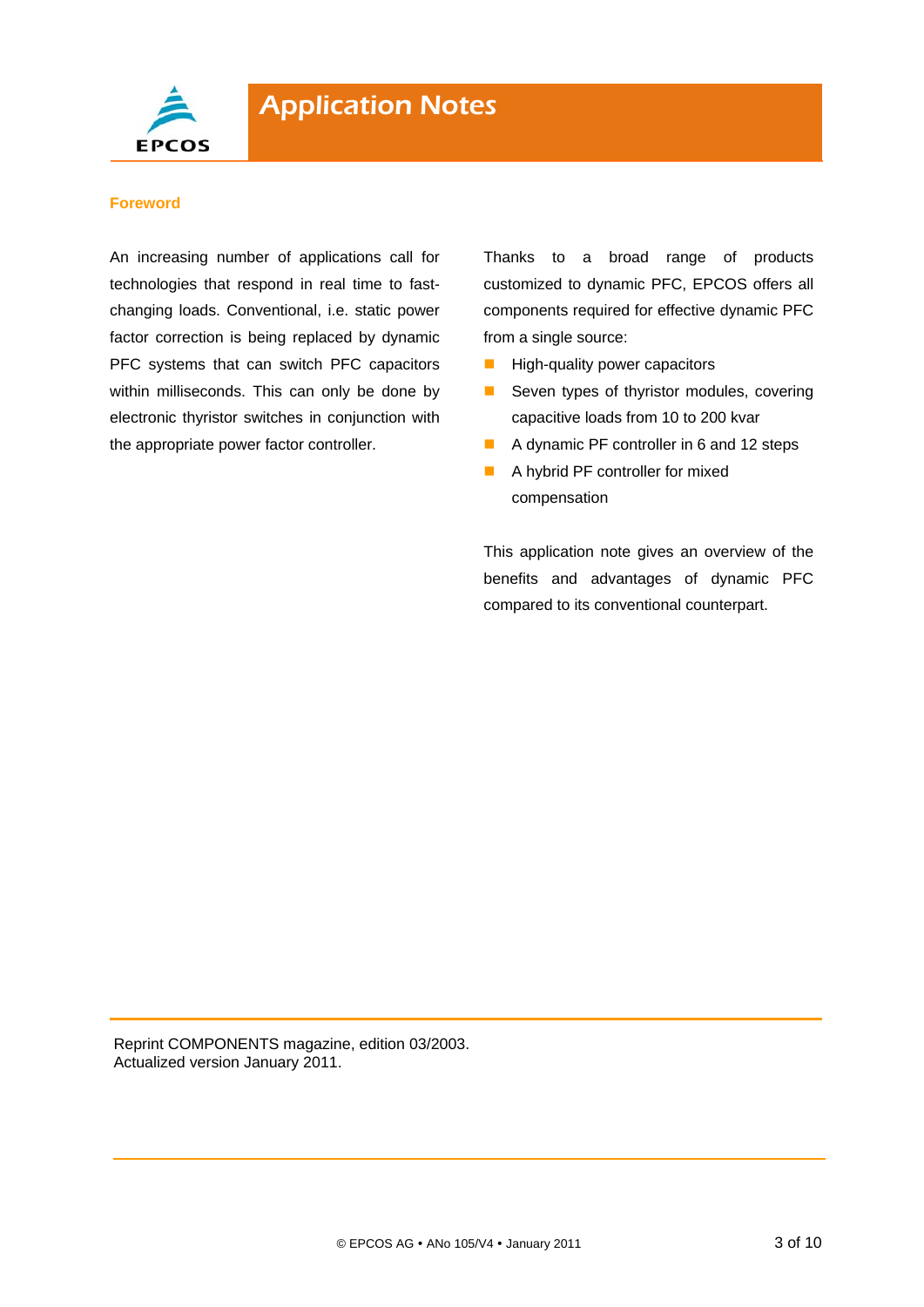

# **Application Notes**<br>Dynamic PFC: Thyristor Modules TSM Series

#### **Content**

| 1.             |                                       |  |
|----------------|---------------------------------------|--|
| ш              |                                       |  |
| ш              |                                       |  |
| 2.             |                                       |  |
| ш              |                                       |  |
| ш              |                                       |  |
| ш              |                                       |  |
| ш              |                                       |  |
|                |                                       |  |
| ш              |                                       |  |
| ш              |                                       |  |
| ш              |                                       |  |
| ш              |                                       |  |
|                |                                       |  |
| ш              |                                       |  |
| 3.             |                                       |  |
| ш              |                                       |  |
| ш              |                                       |  |
| ш              |                                       |  |
| ш              |                                       |  |
| ш              |                                       |  |
|                |                                       |  |
| 4.             |                                       |  |
|                |                                       |  |
|                | Seven types of thyristor modules<br>6 |  |
|                |                                       |  |
|                |                                       |  |
| ш              |                                       |  |
| $\blacksquare$ |                                       |  |
|                |                                       |  |
|                |                                       |  |
| 5.             |                                       |  |
| 6.             | <b>Standards</b>                      |  |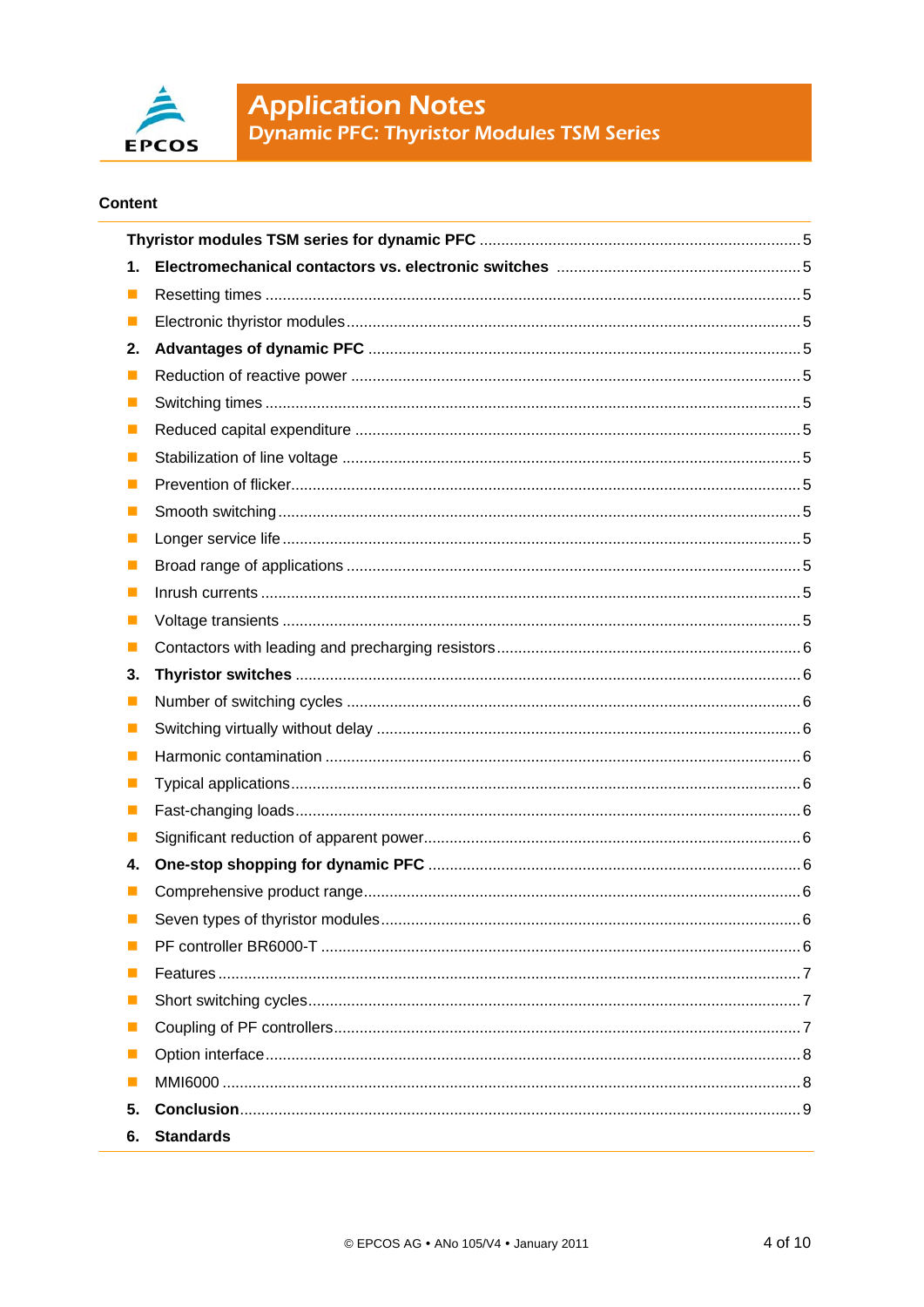

#### Power Factor Correction

## Dynamic PFC: Thyristor Modules TSM Series

A change in technology is taking place in power factor correction. Static PFC systems are being progressively replaced by dynamic systems that offer new technical advantages and cost benefits.

#### 1. Electromechanical contactors vs. electronic switches

Conventional PFC systems consist of a power factor controller and power capacitors. They are connected to the power line via electromechanical switching contactors. Due to the discharge time of the capacitors, however, the **resetting times** of the contactors are longer than 60 seconds.

New applications are increasingly calling for technologies that respond in real time. This is where dynamic PFC systems such as **electronic thyristor modules** are replacing slow electromechanical switches. As well as shorter response times, their longer service life is an important advantage of dynamic systems, because thyristors are not subject to mechanical wear. Dispensing with mechanical contactors eliminates a further problem: high inrush currents. The thyristor modules switch the capacitors at the zero crossing of the current, thus avoiding inrush currents that can be as high as 200 times the rated current.

#### 2. Advantages of dynamic PFC

Dynamic systems open up new applications and offer a host of advantages:

- **Reduction of reactive power** and lower energy costs in power distribution systems, even with rapidly changing loads
- **Switching times** shorter than 20 ms
- **Reduced capital expenditure** for new plant (power distribution systems, transmission systems, cable crosssections, etc.) thanks to the avoidance of peak currents
- **Stabilization of line voltage**, e.g. no voltage dip during welding
- **Prevention** of flicker
- **Smooth, transient-free** switching
- **Longer service life** of the PFC system and connected equipment

Dynamic power factor correction is used in a **broad range of applications:** welding equipment, industrial presses in the automotive industry, wind parks, cranes, elevators and main motor starting, where it obviates the soft starter.

When a low-voltage power capacitor is connected straight to a power line without damping, the effect on the capacitor is similar to that of a short circuit. Capacitors connected in parallel, and charged capacitors in particular, cause extremely high inrush currents. To avoid adverse effects on power quality and capacitor service life, the **inrush currents** must be adequately damped.

An inrush current 157 times higher than the rated current is shown in Fig. 1: it is caused by capacitors connected in parallel with a conventional motor contactor.



#### **Fig. 1:** Capacitor inrush current for a contactor circuit

An inrush current 157 times higher than the rated current results in severe line pollution (e.g. voltage dips), trips fuses and causes severe wear of contactor contacts.

The effect on the power line voltage is shown in Fig. 2: **voltage transients** can have serious consequences such as insulation breakdown, damage to other loads or malfunctions in data systems and instruments.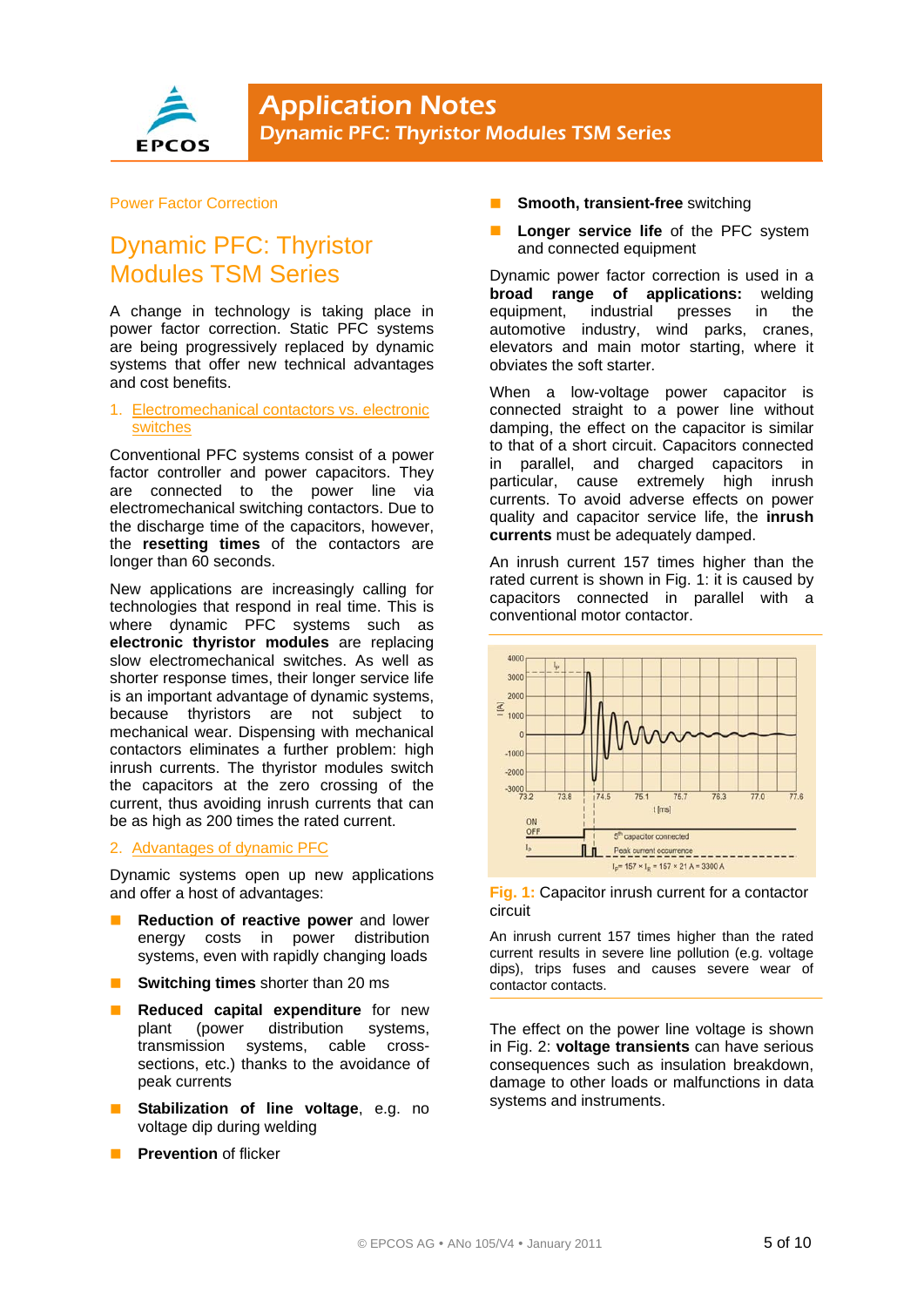



#### **Fig. 2:** Voltage transients caused by current peaks

Transients can cause flashover or insulation breakdown and endanger the installation. They can also cause malfunctions in data systems and instruments.

Although extremely high inrush currents can be avoided by using special capacitor switching **contactors with leading and precharging resistors**, a certain pulse current is inevitable (Fig. 3).



**Fig. 3:** Contactor configuration with and without damping resistors

Current flowing through a PFC capacitor for a reactive power of 12.5 kvar with a rated current of 18 A at 400 V with damping resistors (right) and without them (left).

#### 3. Thyristor switches

This problem can be remedied with thyristor modules that permit any **number of switching cycles** and offer short switching times for rapidly changing loads. As the capacitors are switched by the thyristor at current zero crossing, high inrush currents are avoided.

The thyristor **switches the capacitor virtually without delay.** As soon as the controller signal is applied to the thyristor, the current starts to flow through the capacitor and increases from

zero to its peak value without any inrush current. As no inrush current peaks occur, no dangerous voltage transients are generated either.



**Fig. 4:** Capacitor current switched by thyristor

The thyristor switches the capacitor virtually without delay. The current rises from zero to its peak value without any inrush current peak, so no dangerous voltage transients occur.

In case of **harmonic contamination**, a dynamic PFC system with appropriate capacitors combined with inductors should be used to avoid overloading the capacitors.

A **typical application** of dynamic PFC is found in the steel industry. Presses and welding equipment are operated in parallel with the power line. Fast switching times are inevitable due to the **fast load changes**.

Dynamic PFC systems allow *de facto* **realtime control** to be achieved. The design of the dynamic system results in a **significant reduction of apparent power** (see Fig. 7). Capital expenditure for the low-voltage power supply (new busbar system, new transformer, low-voltage main distribution board, etc.) was thus substantially reduced.

#### 4. One-stop shopping for dynamic PFC

EPCOS offers a **comprehensive range of products** for dynamic power factor correction with **seven types of thyristor modules**. These include TSM-LC/HV modules that can handle reactive powers from 10 to 200 kvar, the dynamic power factor controller **BR6000-T** Version 5.0, or the hybrid PF controller BR6000T6/R6 for mixed compensation,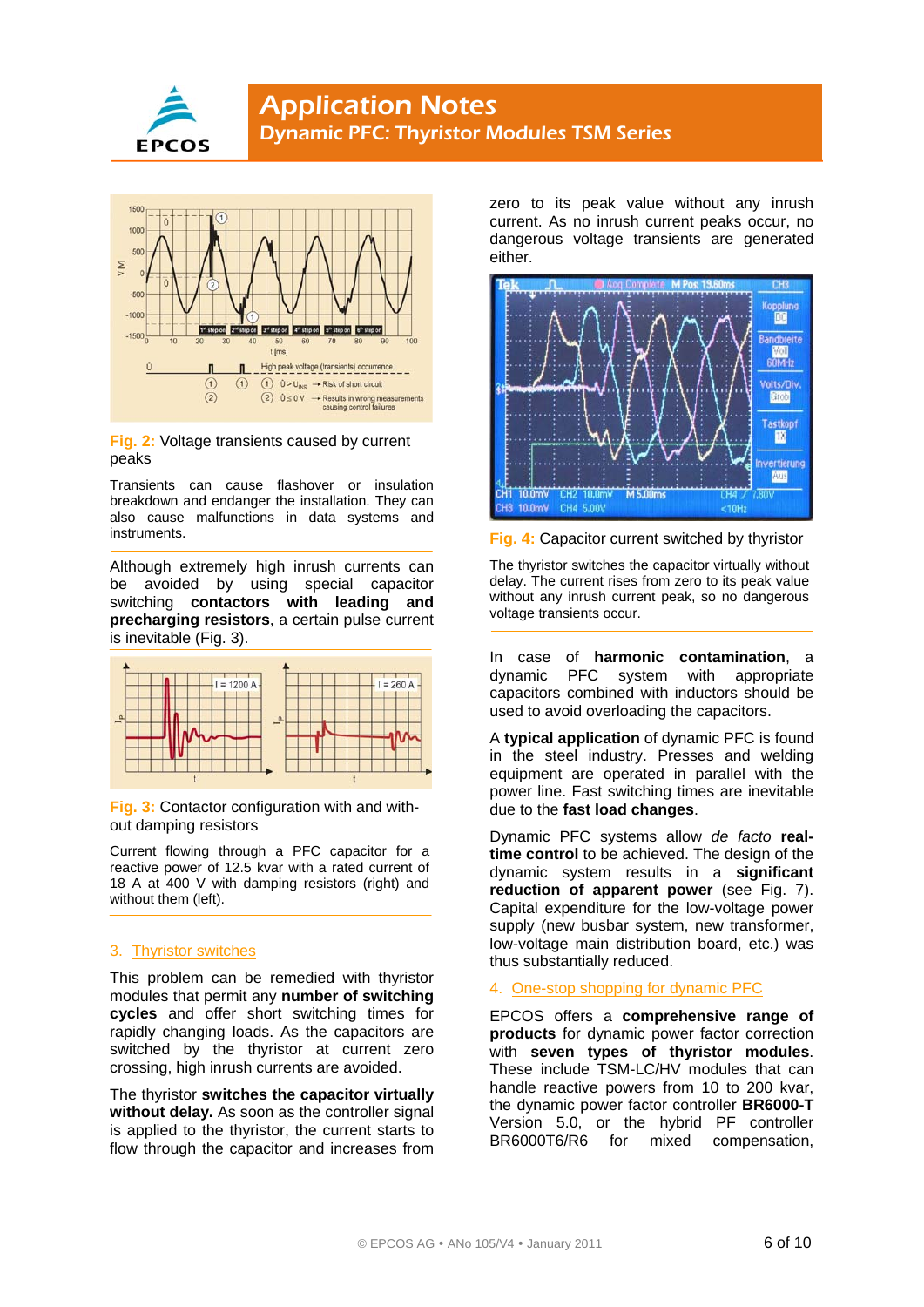

PhaseCap® PFC capacitors and complete dynamic PFC systems. The self-monitoring TSM-LC/HV thyristor module is a dynamic electronic switch that can switch PFC capacitors on free of transients in a few milliseconds.



#### **Fig. 5:** BR6000T – Version V5.0

A text-based menu-driven display makes the PF controller very easy to use.

It is distinguished by the following **features**:

- Ease of assembly: the thyristor module can be used like a capacitor switching contactor; it has extensive intelligence integrated into it
- Self-monitoring for capacitors handling up to 200 kvar
- No harmonics generated because a complete sine wave is switched
- **Fast response times of less than 7 ms**
- Continuous self-monitoring of voltage, capacitor current and thyristor-switch temperature
- **Control and error message LEDs**

The dynamic PF controller BR6000-T (Fig. 5) is the result of the ongoing development of the BR6000 series, to which new functions have been added. It was developed specifically to control the thyristor modules for dynamic switching and the corresponding power factor correction. A typical configuration with a BR6000-T is shown in Fig. 6.



#### **Fig. 6:** Circuit diagram of a dynamic PFC system

PF controller BR6000-T is combined with a thyristor module. The controller can drive up to 12 modules for control in stages. The module shown here operates with PFC capacitors and inductors.

In this example, the PF controller drives a TSM thyristor module, which controls PFC capacitors combined with inductors. Thanks to the fast processor, **short switching cycles** are achieved. In addition to a switching time of less than 20 ms, the BR6000-T offers very fast setting of the power factor by simultaneous switching of several stages. Various parameters can be adjusted to assure perfect matching of the PF controller to different thyristor modules.

Another innovation makes it easy to **couple two power factor controllers**. For example, two power feeds can be supported with a single coupling switch. This can also be done without a controller interface. The BR6000-T is available with six or twelve transistor outputs and one alarm terminal.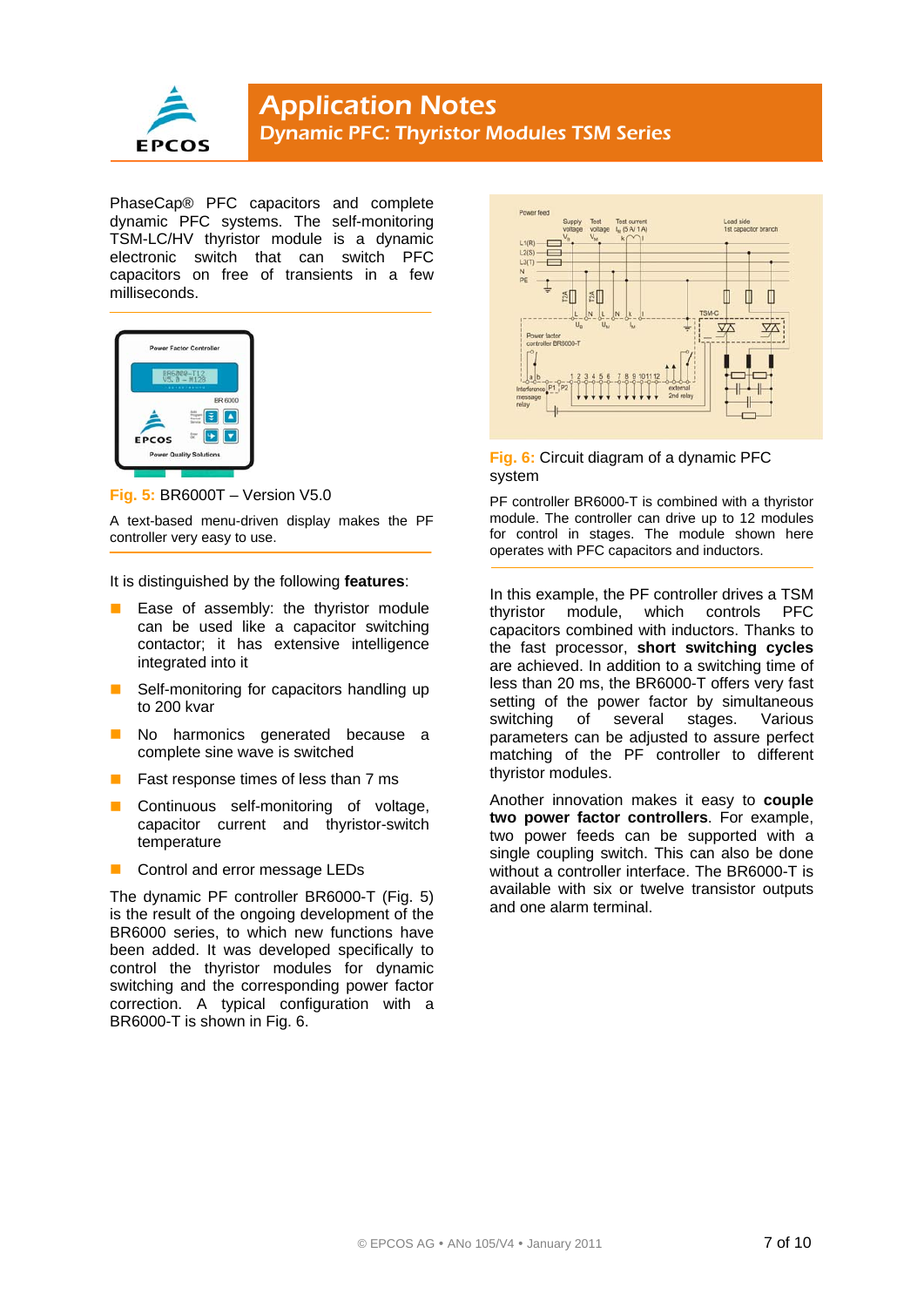



#### **Fig. 7**: Significant reduction of apparent power

A text-based menu-driven display makes the PF controller very easy to use. The new features permit intuitive operation. Selfexplanatory symbols and supporting text in the respective user language (eight languages available) make handling simple.

The BR6000-T is optionally available with an **RS485 interface** (BR6000-T12/S485). By using a multi measuring interface **MMI6000** together with this controller type, the currents of the particular capacitor branches can permanently be monitored in the PFC-system. This protects the components and increases the safety and the service life of the system. Defective branches (e.g. over current) are directly displayed at the controller. The affected branch is automatically switched off.



#### 5. Conclusion

Dynamic power factor correction with thyristor modules offers significant advantages over static solutions with capacitor switching contactors:

- Short switching times of less than 7 ms
- No current peaks, therefore no dangerous transients and line pollution
- Lower installation requirement for distribution at the low-voltage level

#### **Overview dynamic PF controllers and MMI6000**

| Type                               | <b>Ordering code</b> |
|------------------------------------|----------------------|
| BR6000-T6                          | B44066R6106E230      |
| BR6000-T12                         | B44066R6112E230      |
| BR6000-T6R6                        | B44066R6066E230      |
| BR6000-T12/S485                    | B44066R6412E231      |
| BR6000-T6R6/S485                   | B44066R6466E230      |
| <b>MMI6000-R</b><br>standard relay | B44066M6000E230      |
| MMI6000-T<br>optocoupler           | B44066M6100E230      |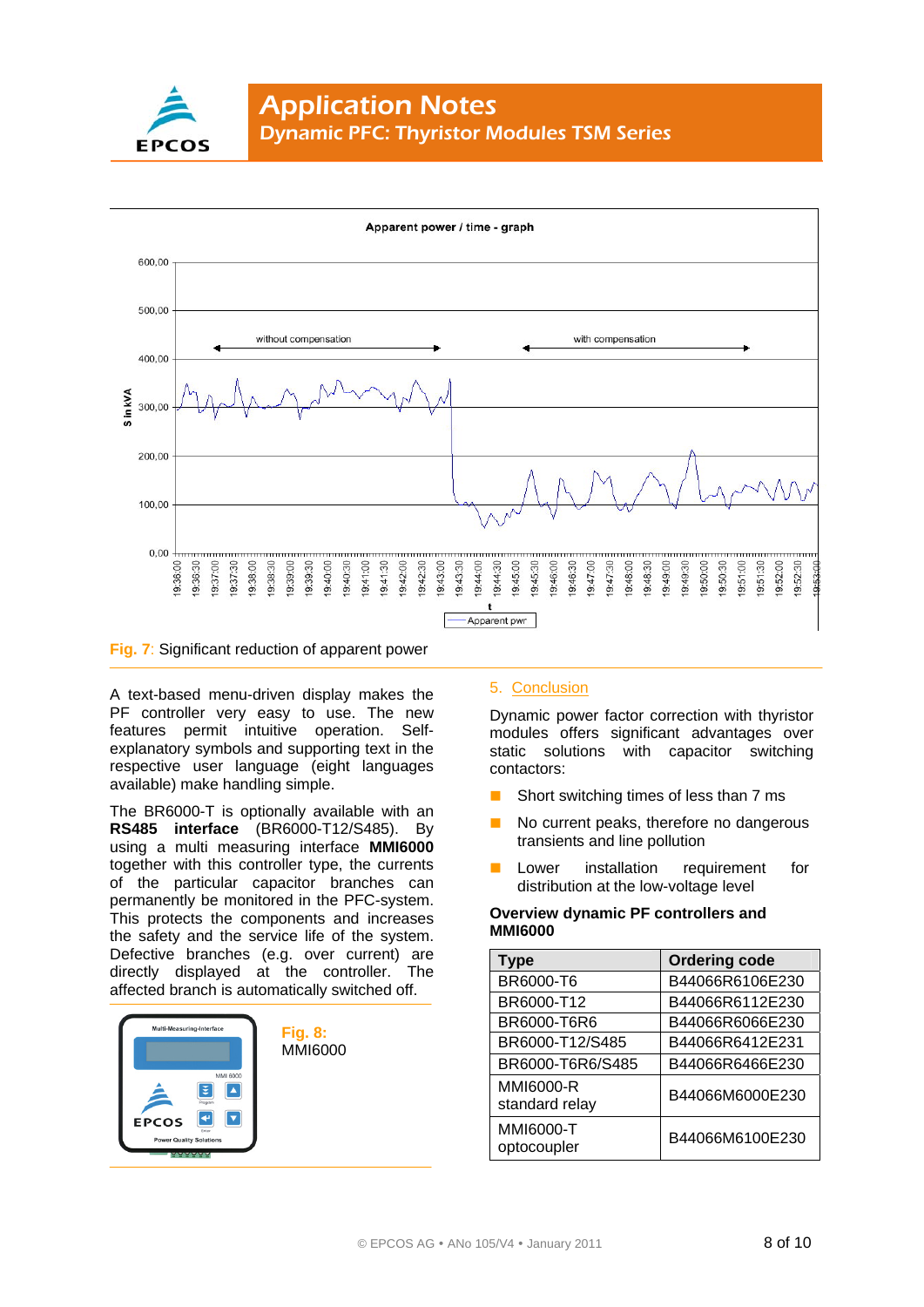

### **Application Notes** Dynamic PFC: Thyristor Modules TSM Series

EPCOS offers one-stop shopping for dynamic power factor correction:

- **PROCESSOR-CONTOLED PROCESSOR-CONTOLER F** controllers with up to 12 outputs
- **Fast-switching thyristor modules**
- **PCB-free PFC capacitors with integrated** overload protection
- Inductors for damping PFC capacitors
- **Consultancy and installation service**

#### **Overview TSM series**

| Type             | <b>Ordering code</b> |
|------------------|----------------------|
| TSM-LC10         | B4406T0010E402       |
| TSM-LC25         | B44066T0025E402      |
| TSM-LC50         | B44066T0050E402      |
| <b>TSM-LC100</b> | B44066T0100E402      |
| <b>TSM-LC200</b> | B44066T0200E402      |
| TSM-HV50         | B44066T0050E690      |
| <b>TSM-HV200</b> | B44066T0100E690      |



Fig. 9: TSM series by EPCOS